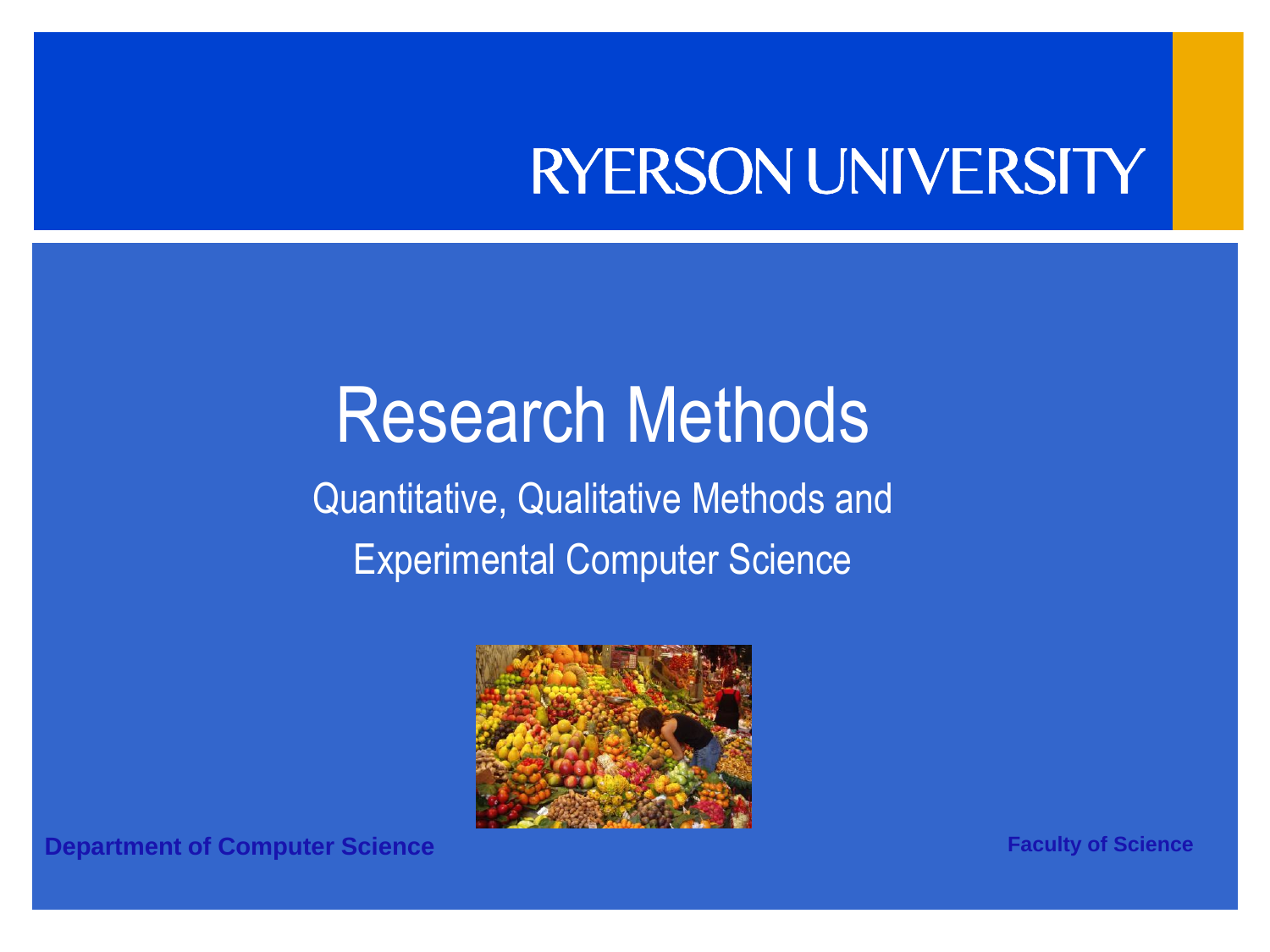## Topics of Interest

- Teaching is dangerous
- Categories of Research
- Problems with these categories
- The monkey analogy
- Why Research?



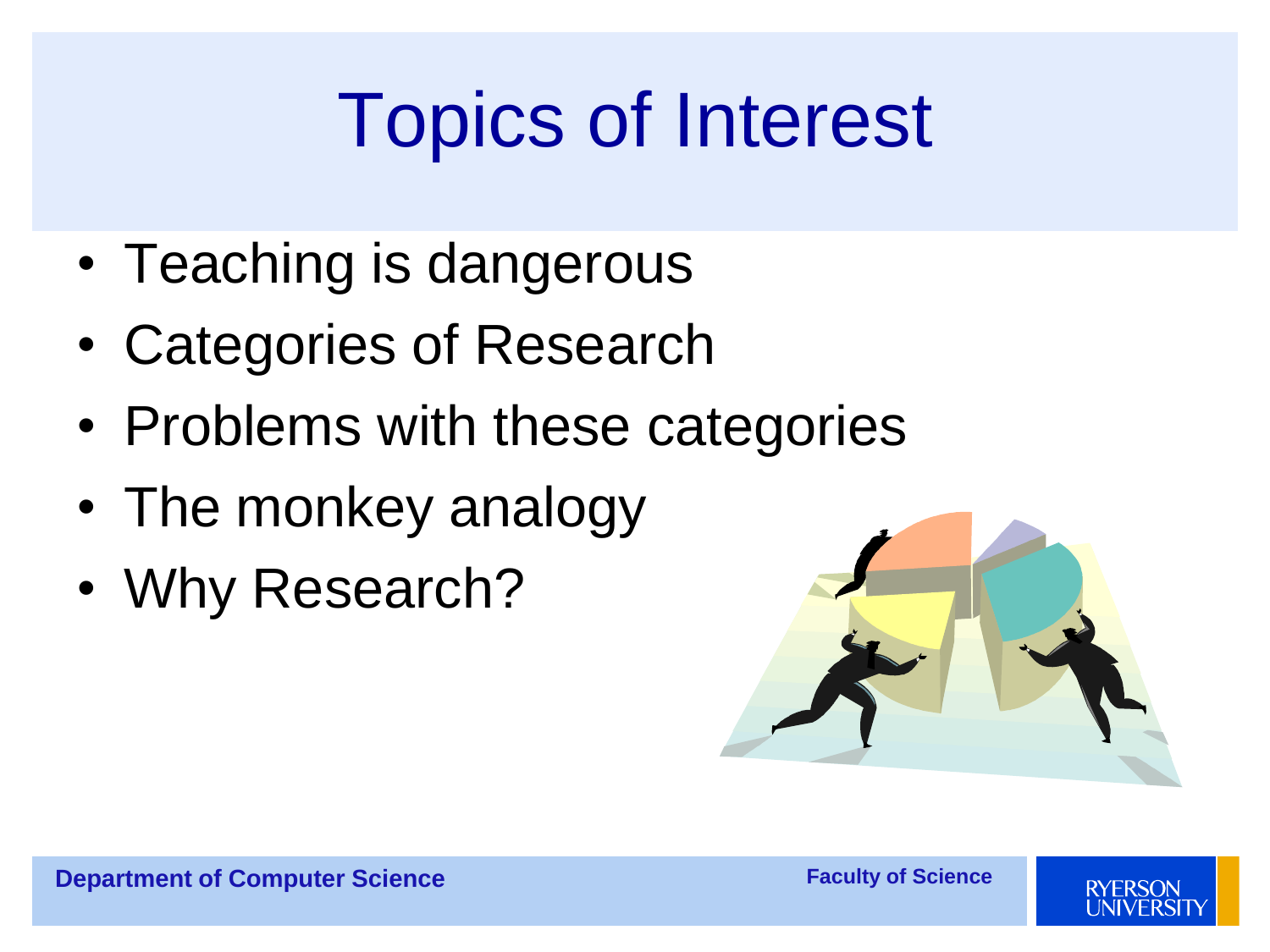#### Teaching is Dangerous

- You are responsible for the 3 pillars as an academic.
- One of the pillars is teaching and can take up all your available time.
- But it is also very rewarding and can tempt you into the life of teaching focus.
- (It shames me to say) this decision would be a mistake in our current system.



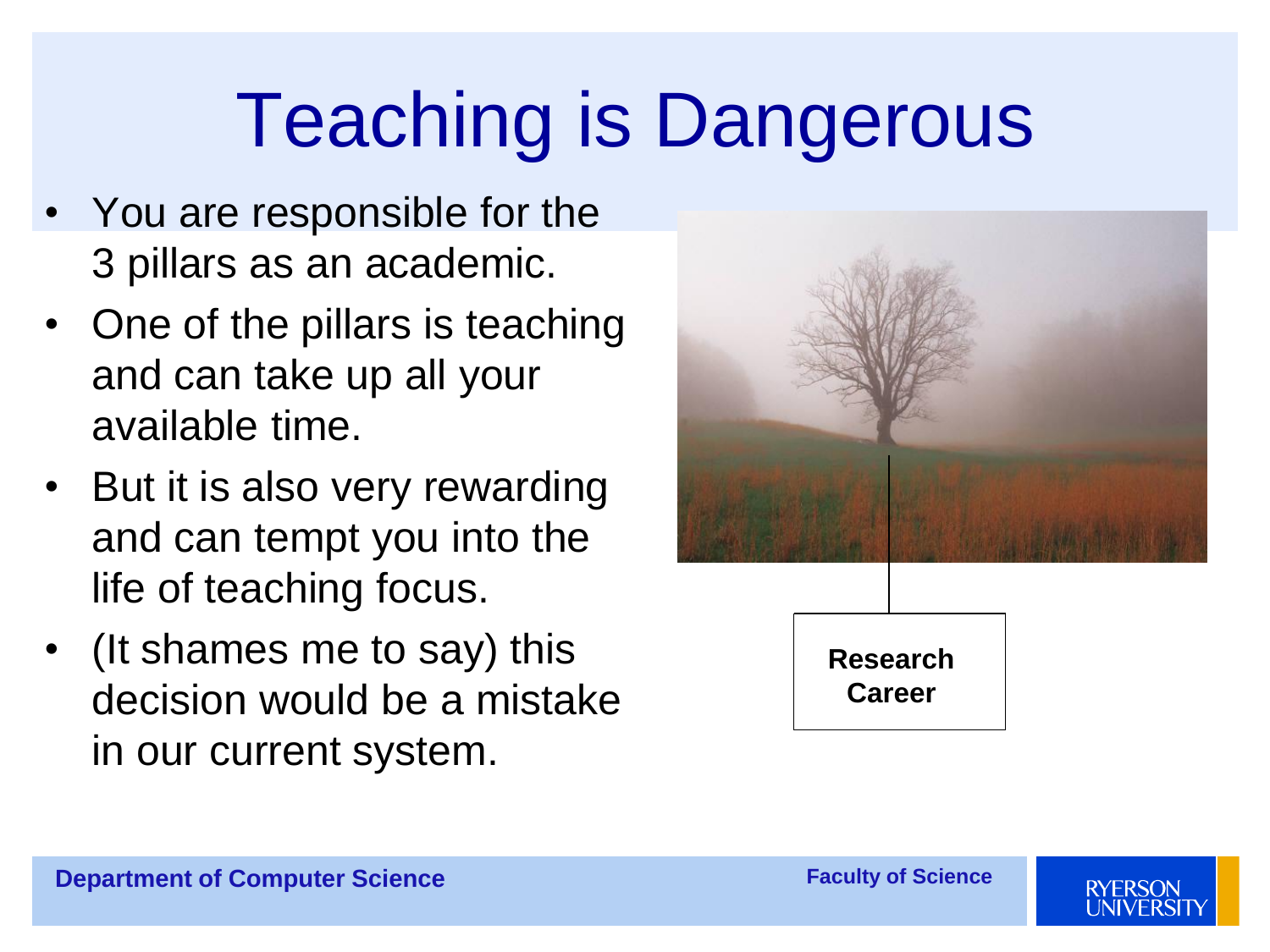#### Research Method Categories

- We have to thank Psychology for helping us with this.
- Research methods are generally categorized as either
	- *Quantitative, or*
	- *Qualitative*



• This may or may not be applicable to your work

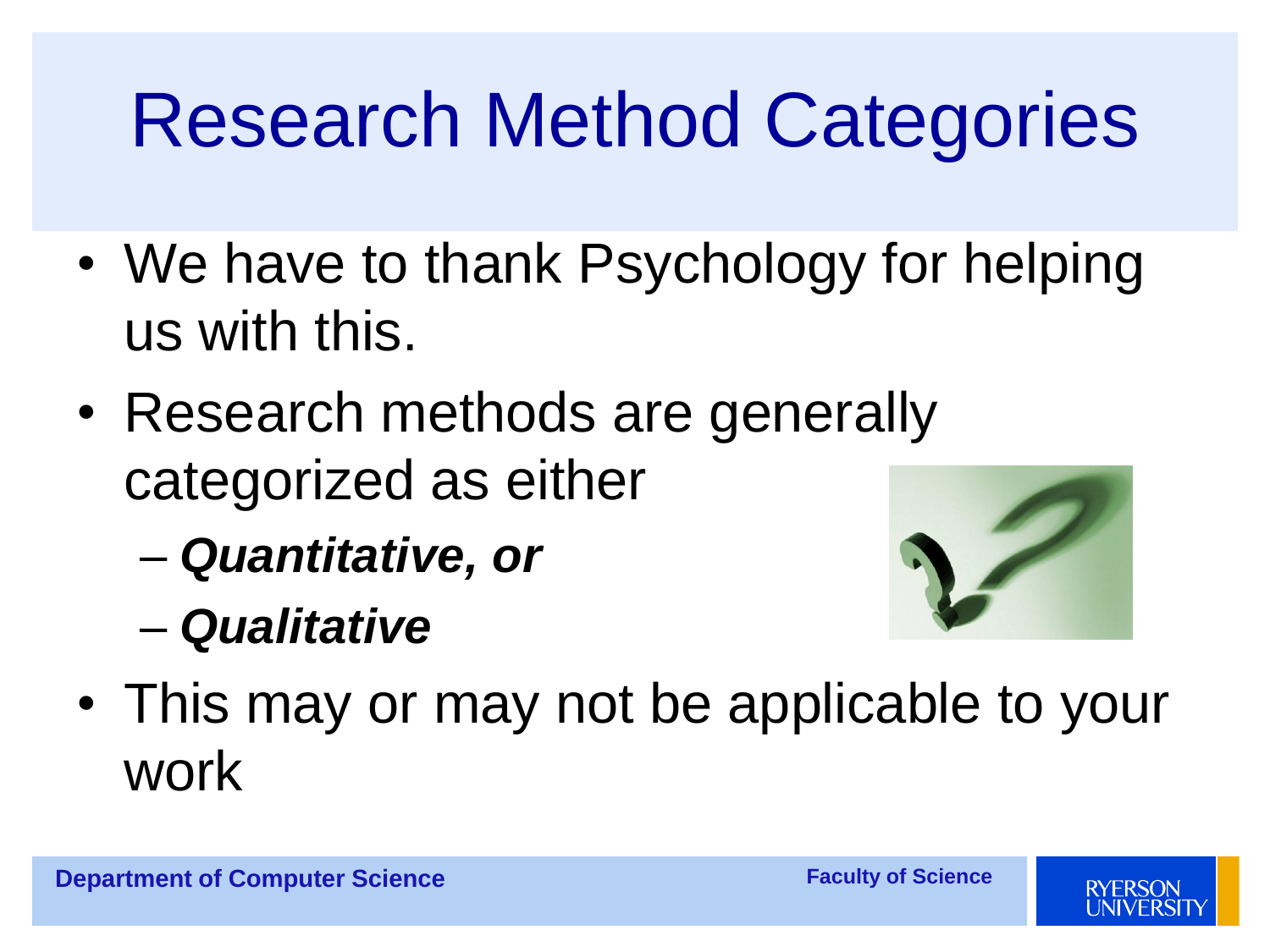#### Qualitative Research

- Concentrates on collecting and analyzing subjective data
- Usually the perceptions of the people involved
- Intention is to illuminate perceptions and, thus, gain
	- greater insight (explain why) and
	- Knowledge (reproduce or recognize).





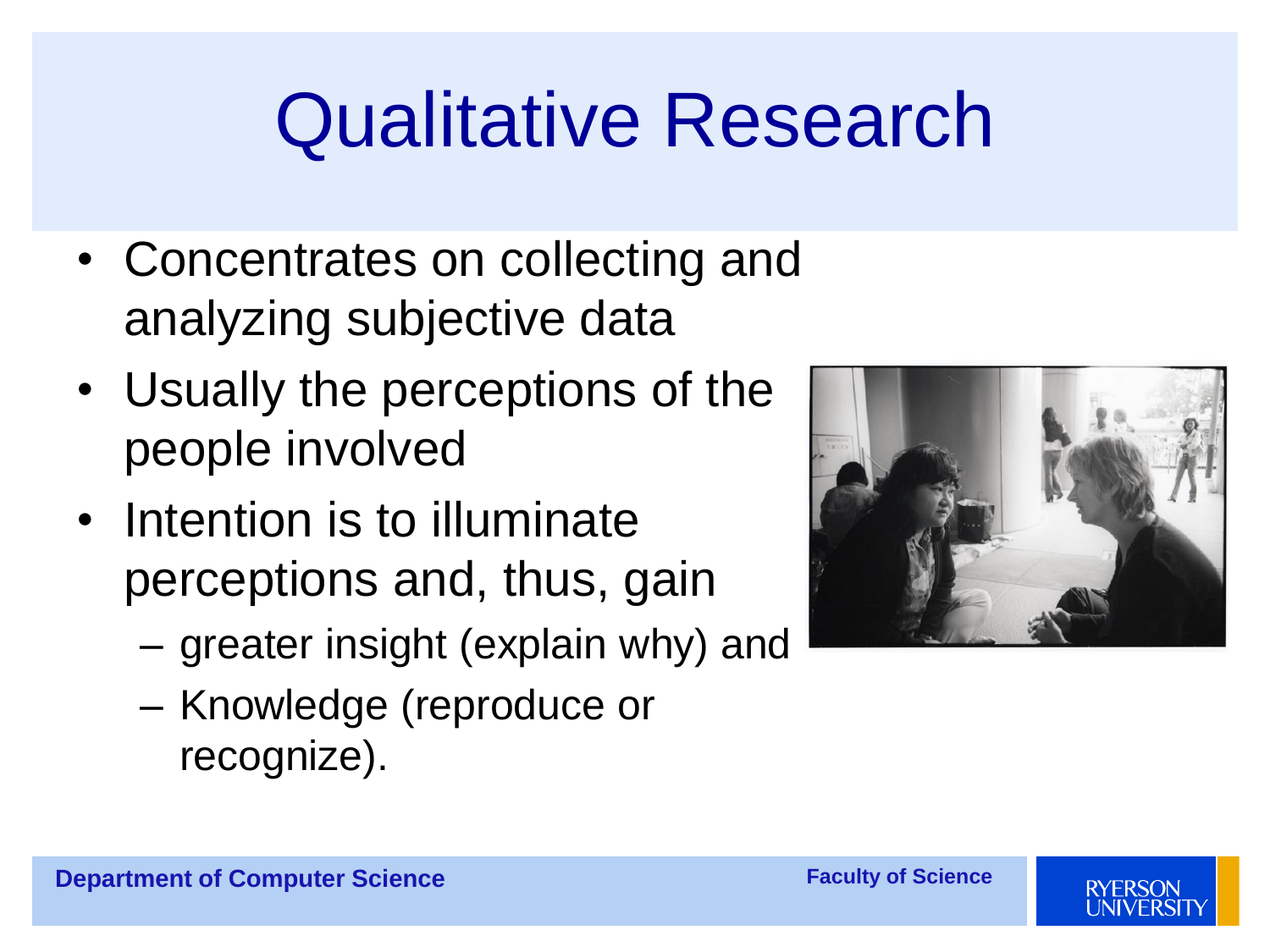#### Complexity Problem

FLOW CHART OF MODERN PHILOSPHY AFTER KANT

• Research indicating influences of philosophers on one another after Kant (1724- 1804)



**Department of Computer Science <b>Faculty of Science Faculty of Science** 

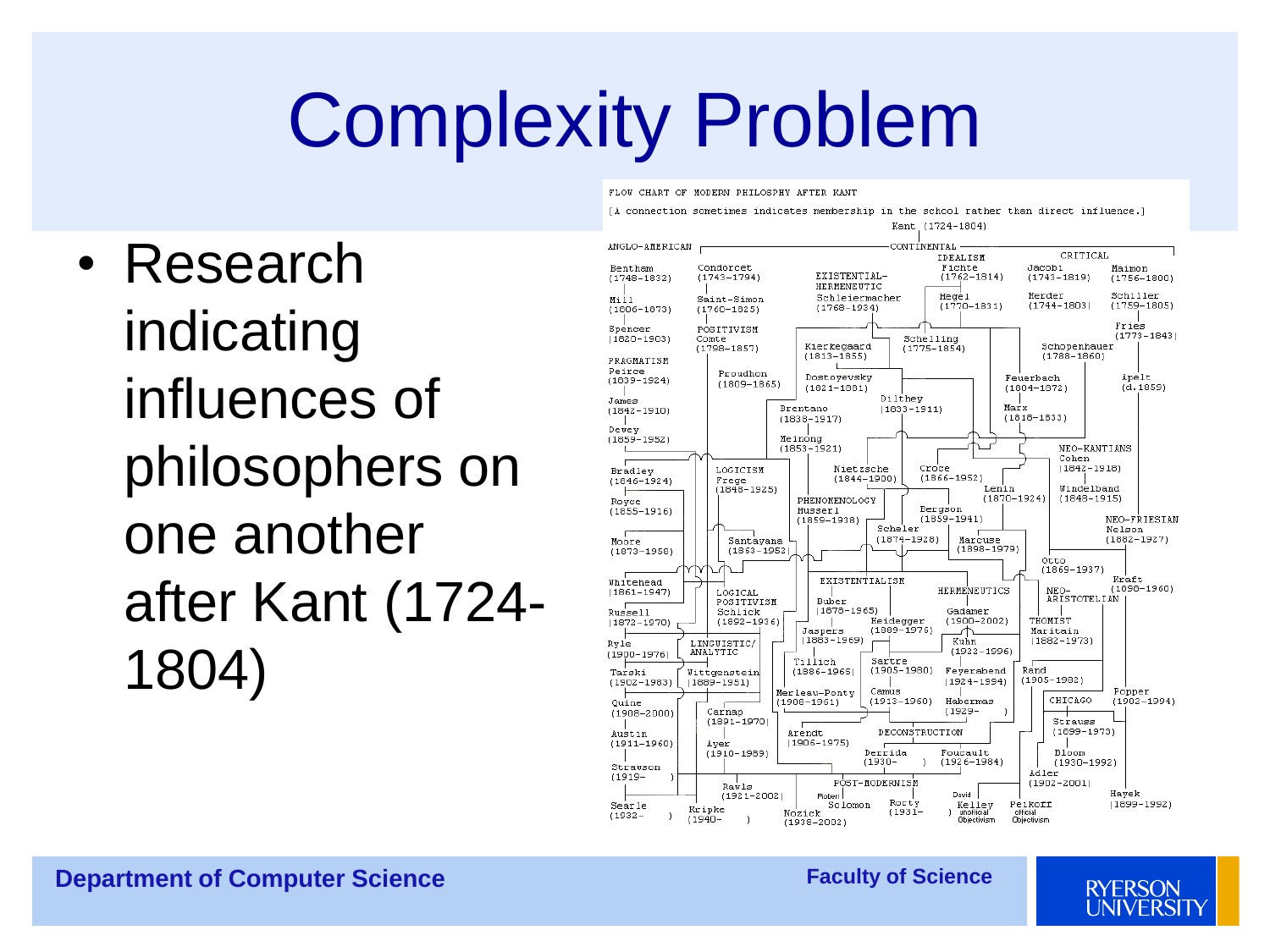#### Subjectivity Problem

• What this monkey doing?



#### **Department of Computer Science**

**Faculty of Science** 

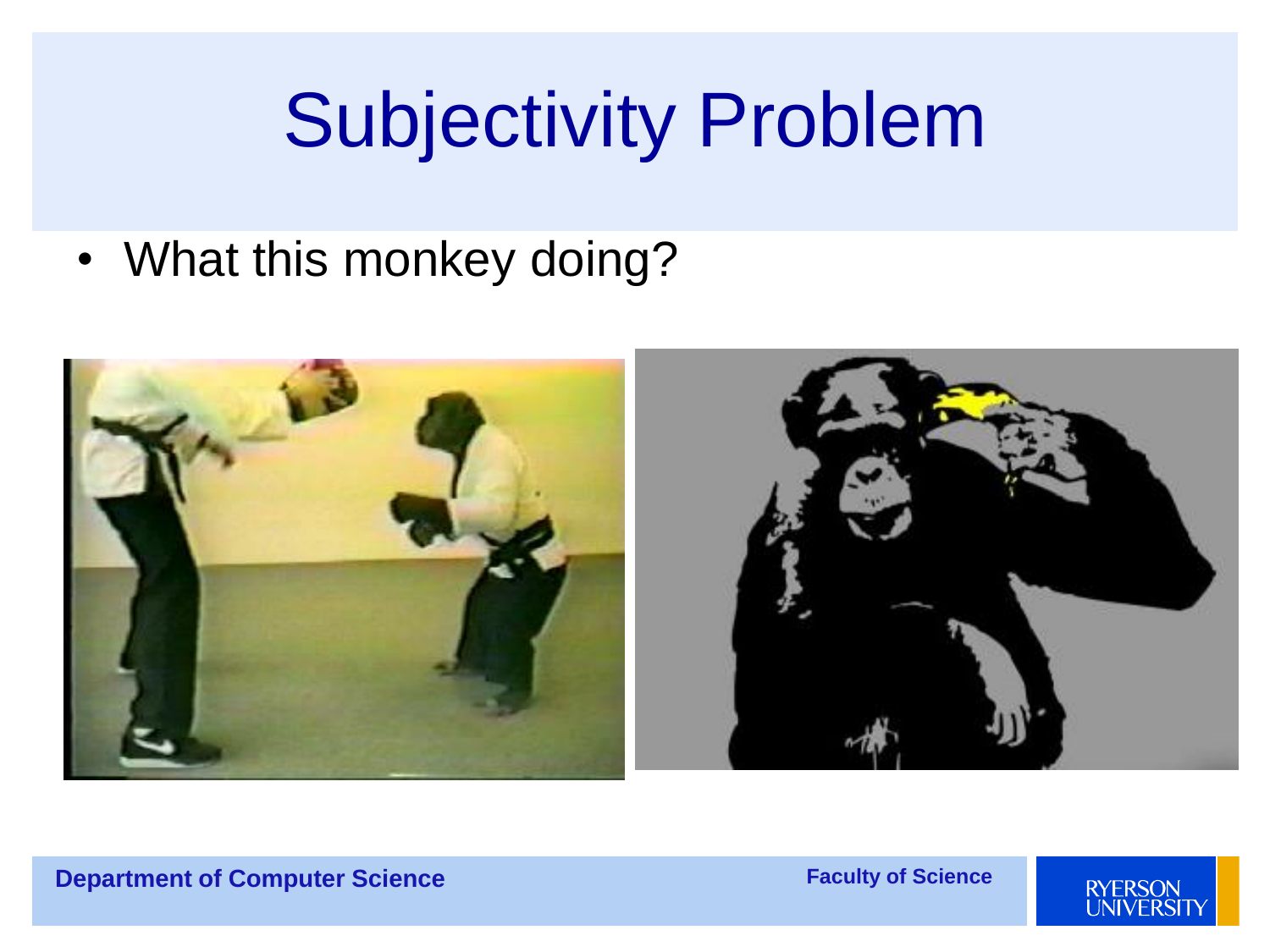#### Quantitative Research

- Concentrates on what can be measured.
- Involves collecting and analyzing objective data
- Usually involves some form of math
	- Statistical
	- Calculus
	- Discrete



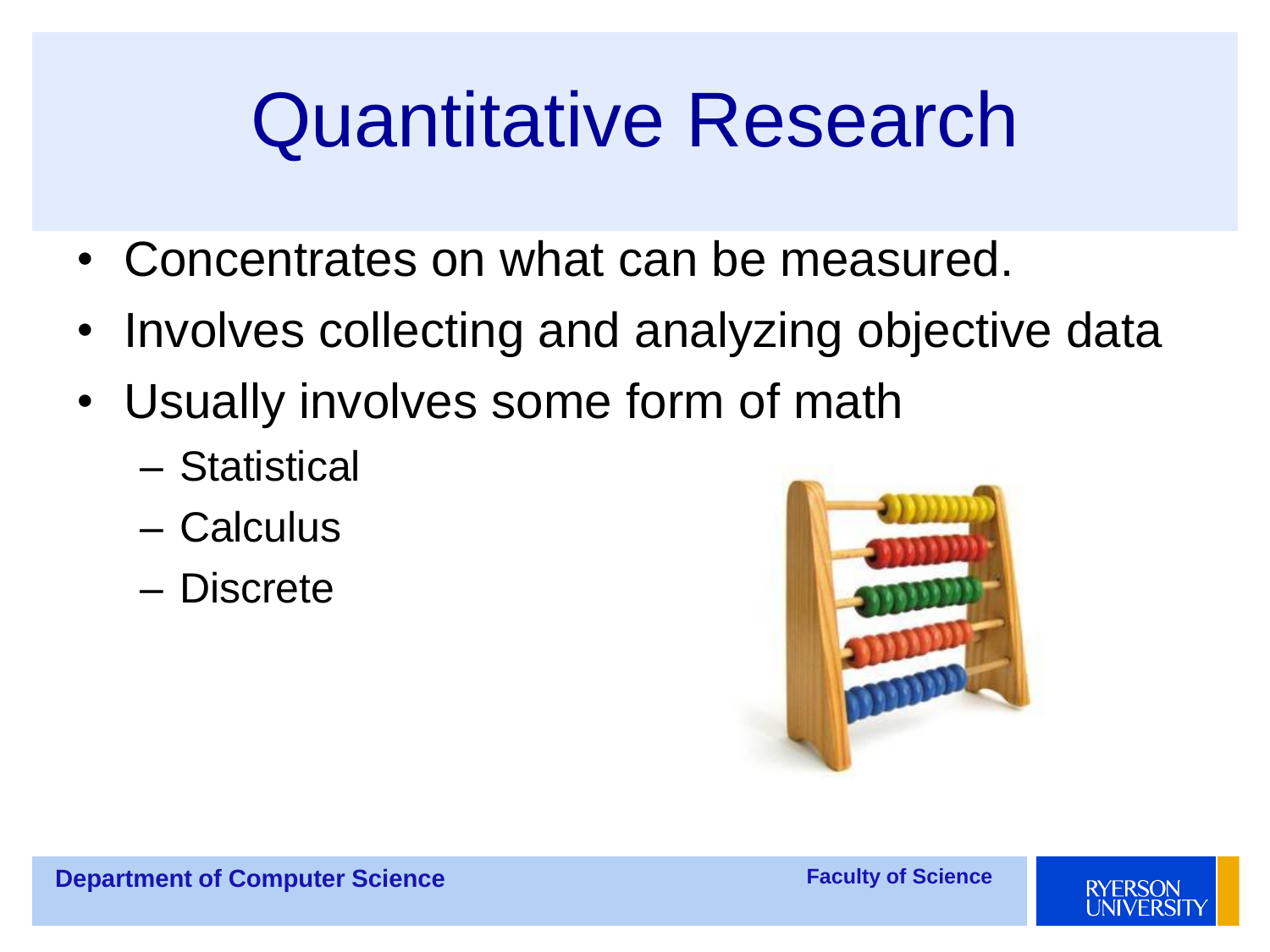## Causality Problem

- Data taken from 20 year study of 2438 middleaged Welsh men's shaving habits discovered that the unshaven are;
	- Less likely to be married
	- More likely to be blue-collar
	- Had a 45% higher death rate
	- Had a 70% higher risk of stroke
	- Were shorter
	- More likely to suffer from Angina
- Conclusion: Not shaving causes these problems?



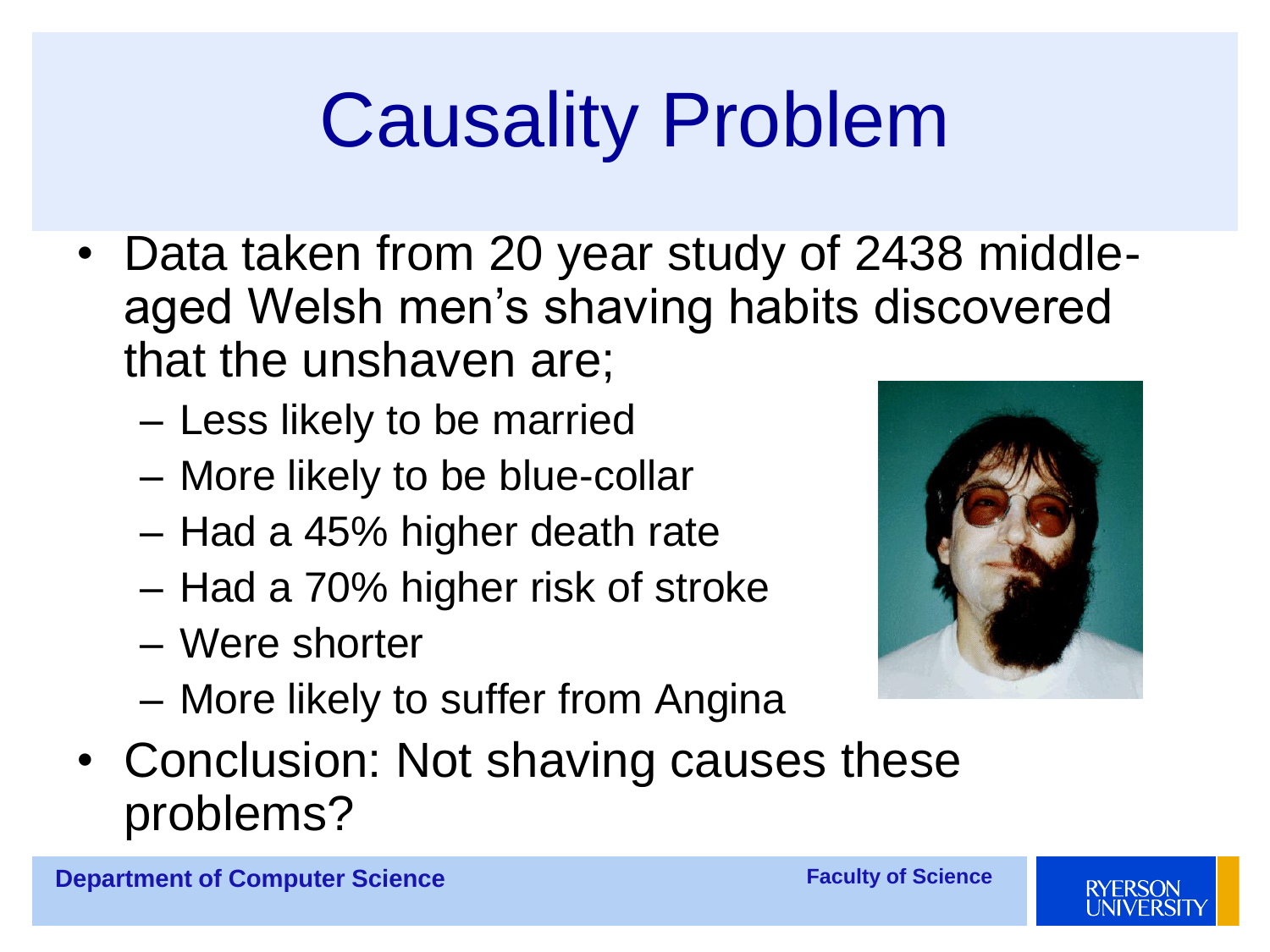## Quantity vs. Quality

|                    | <b>Qualitative Research</b>                            | <b>Quantitative Research</b>                                       |
|--------------------|--------------------------------------------------------|--------------------------------------------------------------------|
| <b>Type of</b>     | Inductive                                              | <b>Deductive</b>                                                   |
| reasoning          | (infer general from specific)                          | <i>(infer specific from general)</i>                               |
| <b>Link with</b>   | <i>identifies concepts from</i>                        | Has predetermined concepts                                         |
| concepts           | situation                                              | and investigates relationships                                     |
| <b>Action</b>      | Usually only describes the<br>action in a situation    | tests relationships between<br>concepts on performing an<br>action |
| <b>Outcome</b>     | <i>illuminates the situation by</i><br>adding examples | accepts or rejects proposed<br>theory                              |
| <b>Approach to</b> | truth seen as context bound                            | truth seen as objective                                            |
| validity           | (socially constructed)                                 | and universal                                                      |

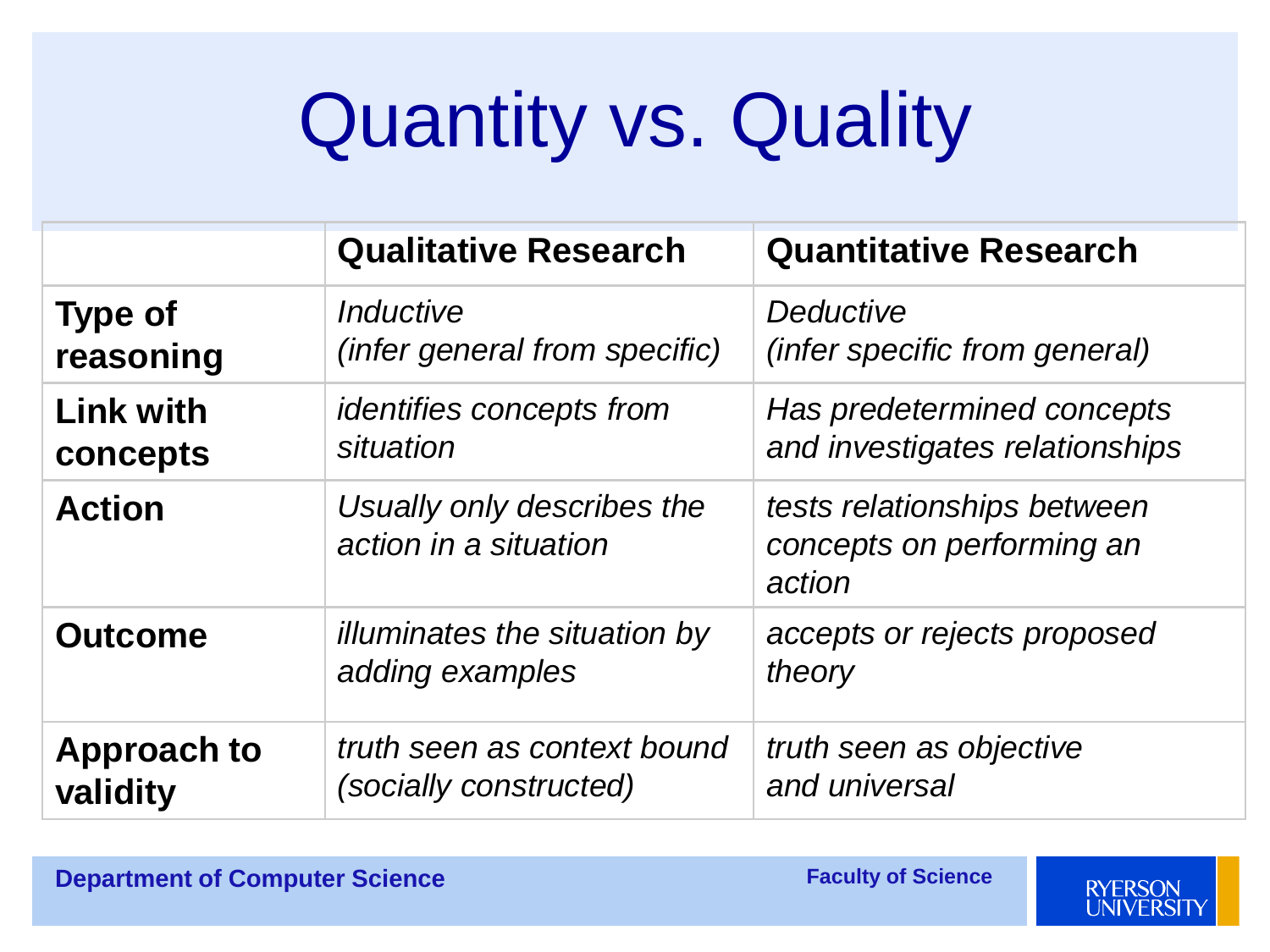# Quantity vs Quality



- Quantitative
	- We have an hypothesis that monkeys will put bananas to their ears
	- We gave bananas to monkeys
	- If we say banana to ear == "Monkeycide"
	- We counted xx instances of Monkeycide over yy trials
	- $-$  Our hypothesis is accepted if  $xx > 0$

#### • Qualitative

- We saw monkeys pick up bananas
- We observed the monkeys placing bananas to their ears
- From observation we have the concept: "Monkeycide"
- Monkeys Jenny, Irene and Blake exhibited Monkeycide

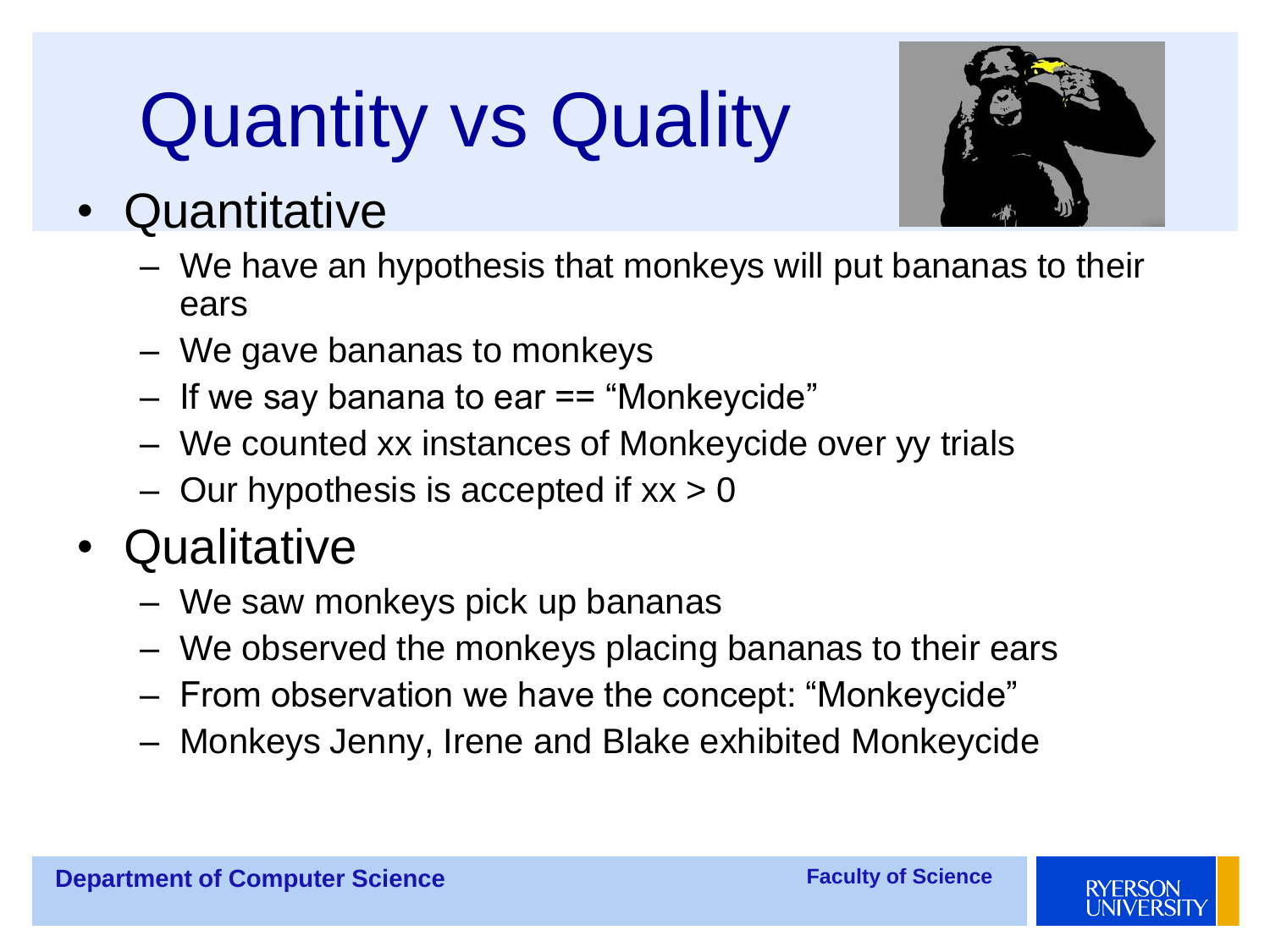# Why Research?

- Research is conducted to solve problems
	- Descriptive (*find facts*)
	- –Exploratory (identify *patterns*)
	- –Analytical (*explain why or how*)
	- –Predictive (*forecast the likelihood of particular events*)
	- –Problem Solving (*improve current practice*)

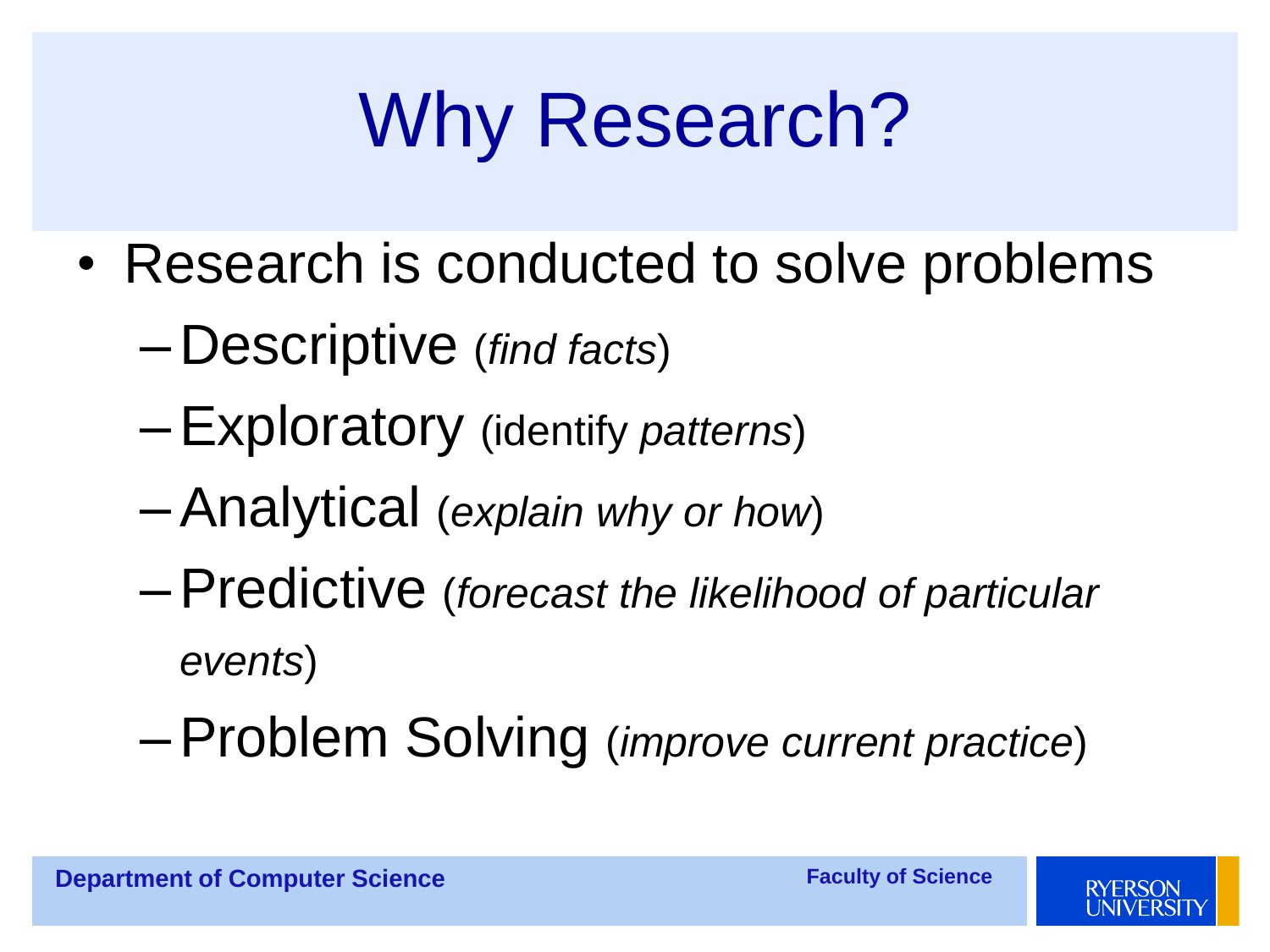#### Descriptive Research

- Purpose
	- To describe the way things are or were accurately
- Two main types
	- Surveys
	- Observations

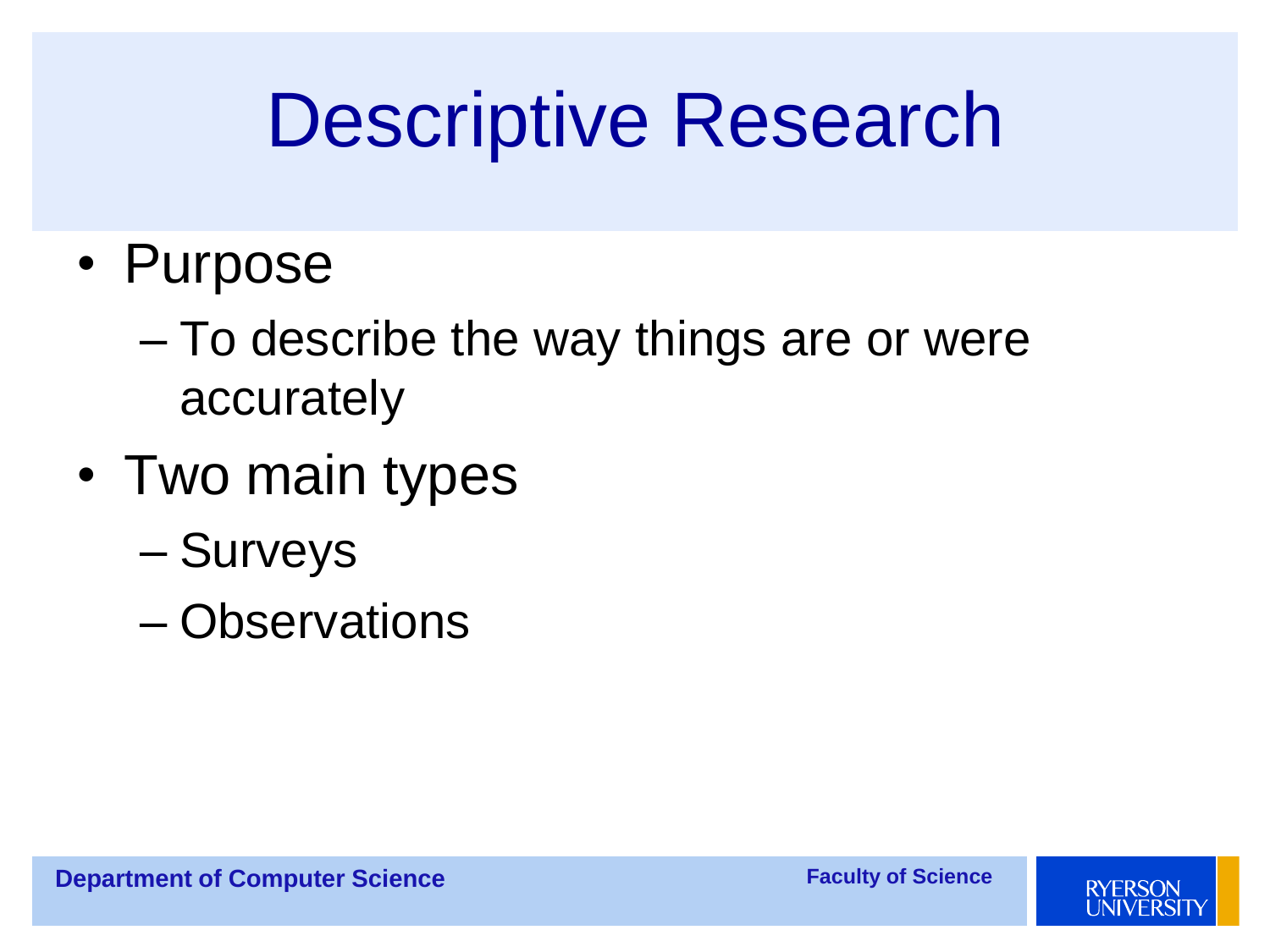#### Surveys

- Two reasonable ways of doing it
	- Questionnaire
		- Relies on carefully composed questions
	- Interview
		- Face-to-face
		- Electronically (phone, chat, email, etc.)

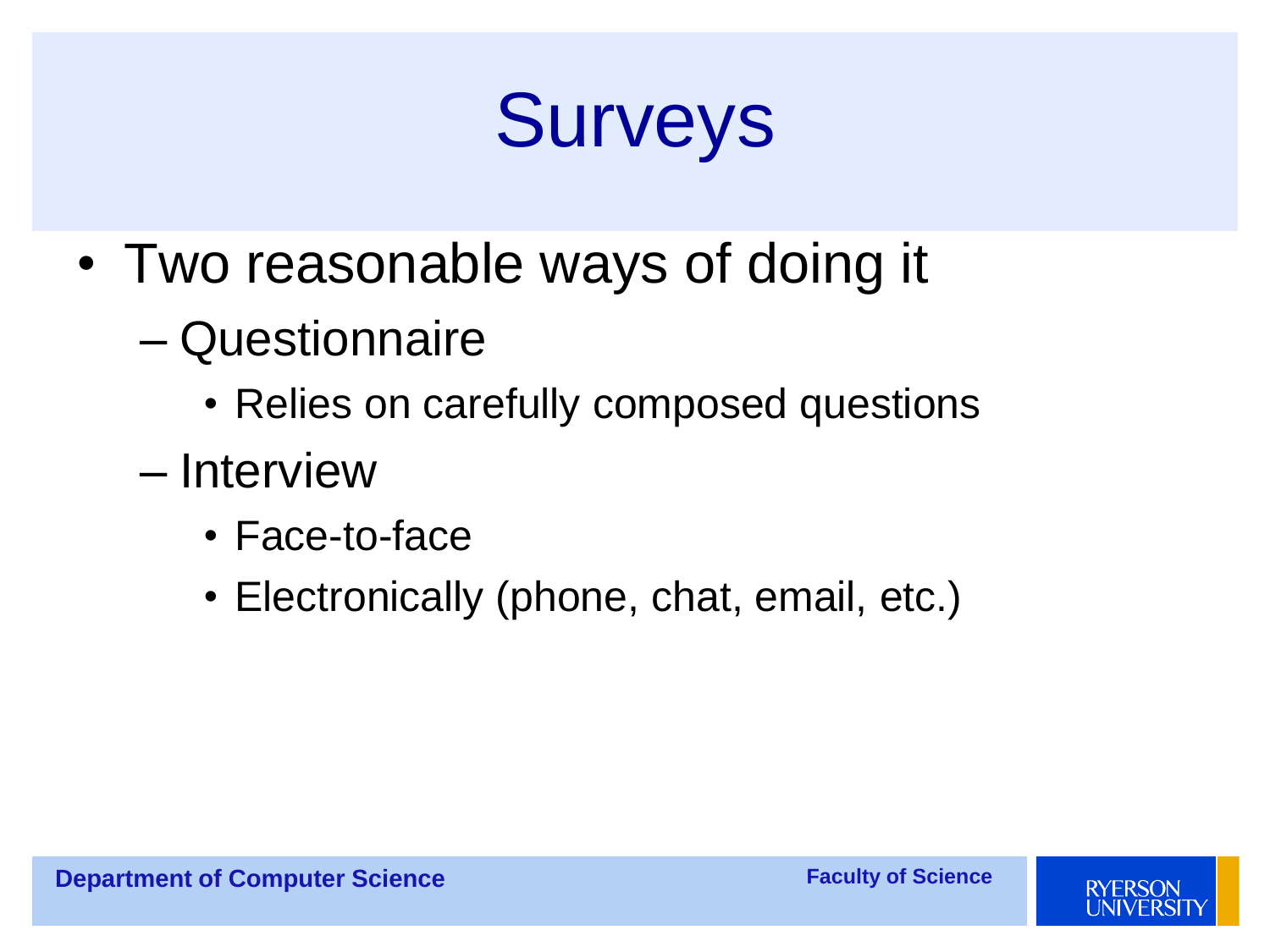#### Situational Observation

- Set up a situation and talk to people about what they are doing when they are dealing with the situation.
- You are not a participant
- Setting can be
	- Naturally occurring
	- Simulated
	- Something in between

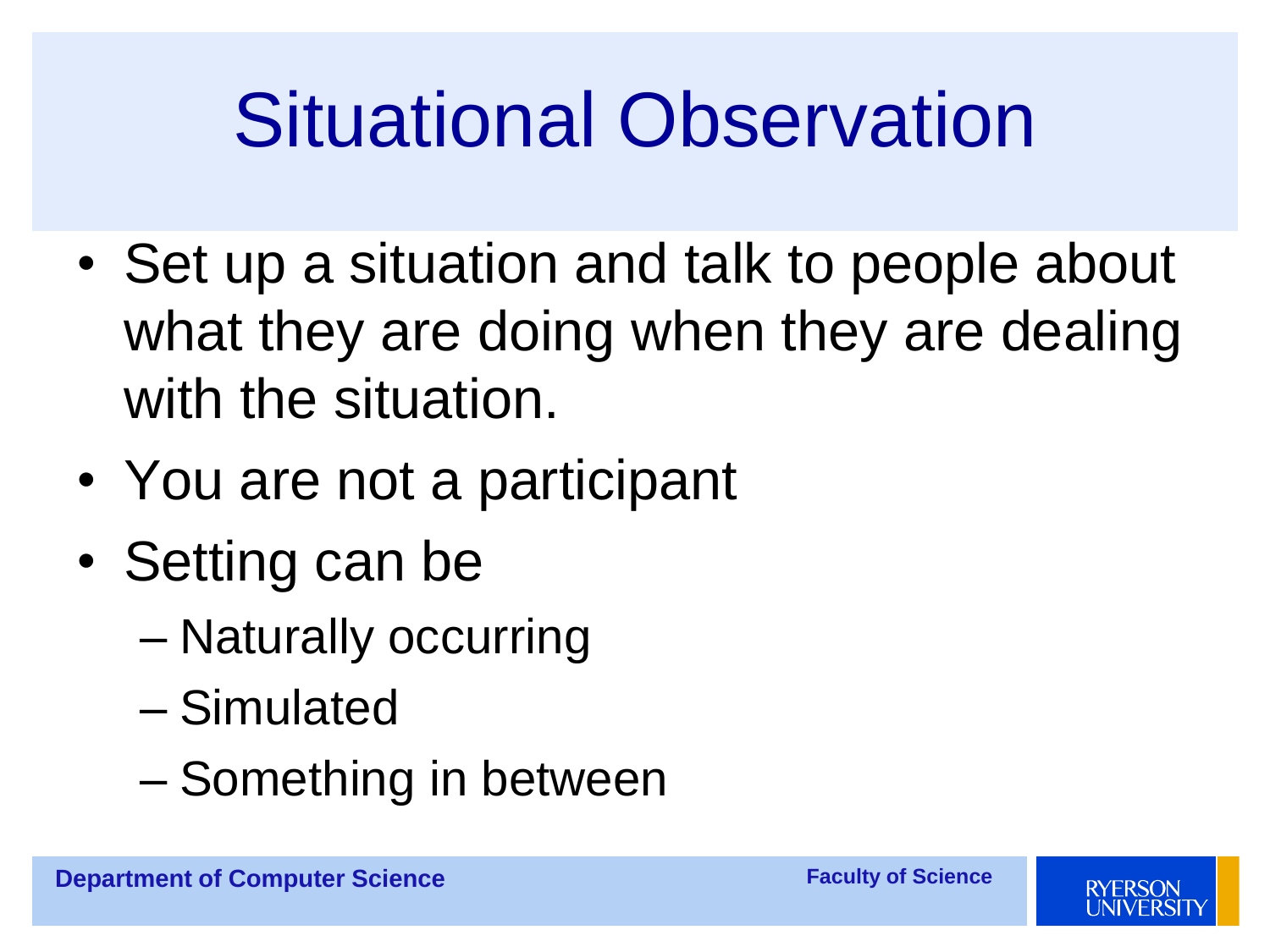#### The Setting









Time





#### **Faculty of Science**

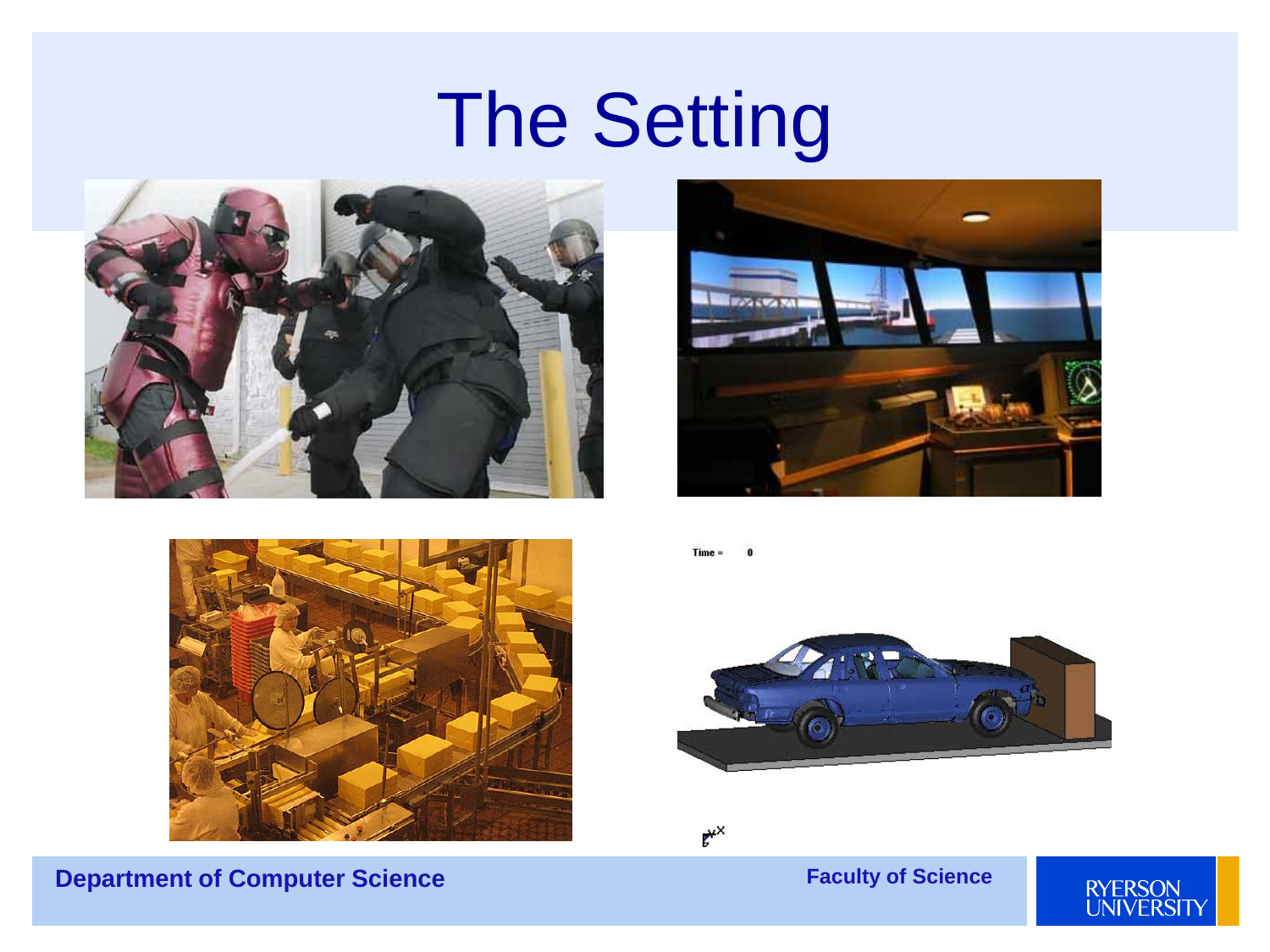#### Exploratory Research

- Done when a problem is not clearly defined
- Exploratory research helps determine the best
	- research design,
	- data collection method and
	- selection of subjects.

Seepen  $cos_7 = 100$  $F$ rog  $-100$  Prob(frag

#### The "Oh Crap!" moment

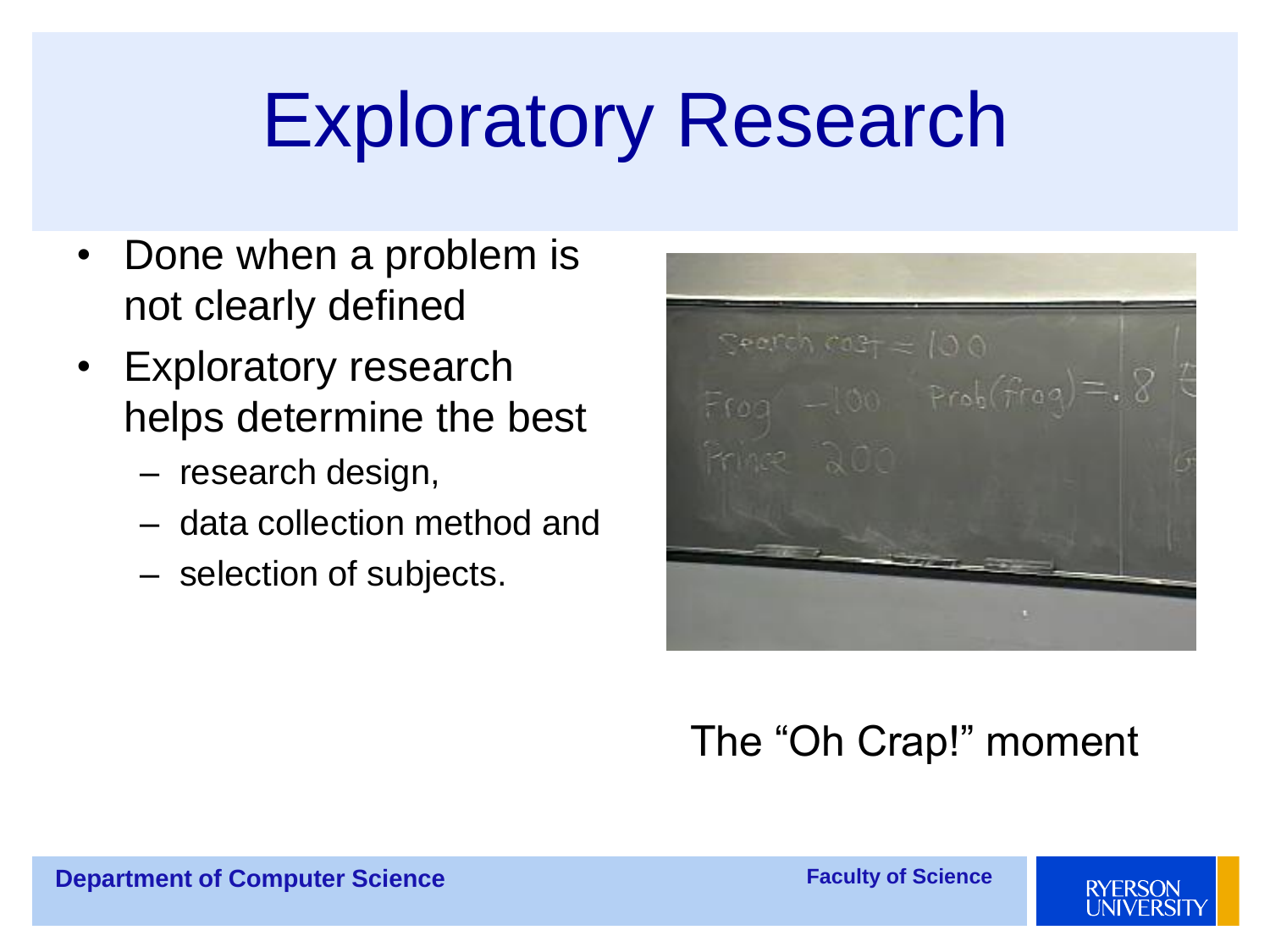#### Analytical Research

- Seeks to explain the reasons behind a particular occurrence by discovering causal relationships.
- Once causal relationships have been discovered, the search then shifts to factors that can be changed (variables) in order to influence the chain of causality.
- You poke at it to see what makes it tic!

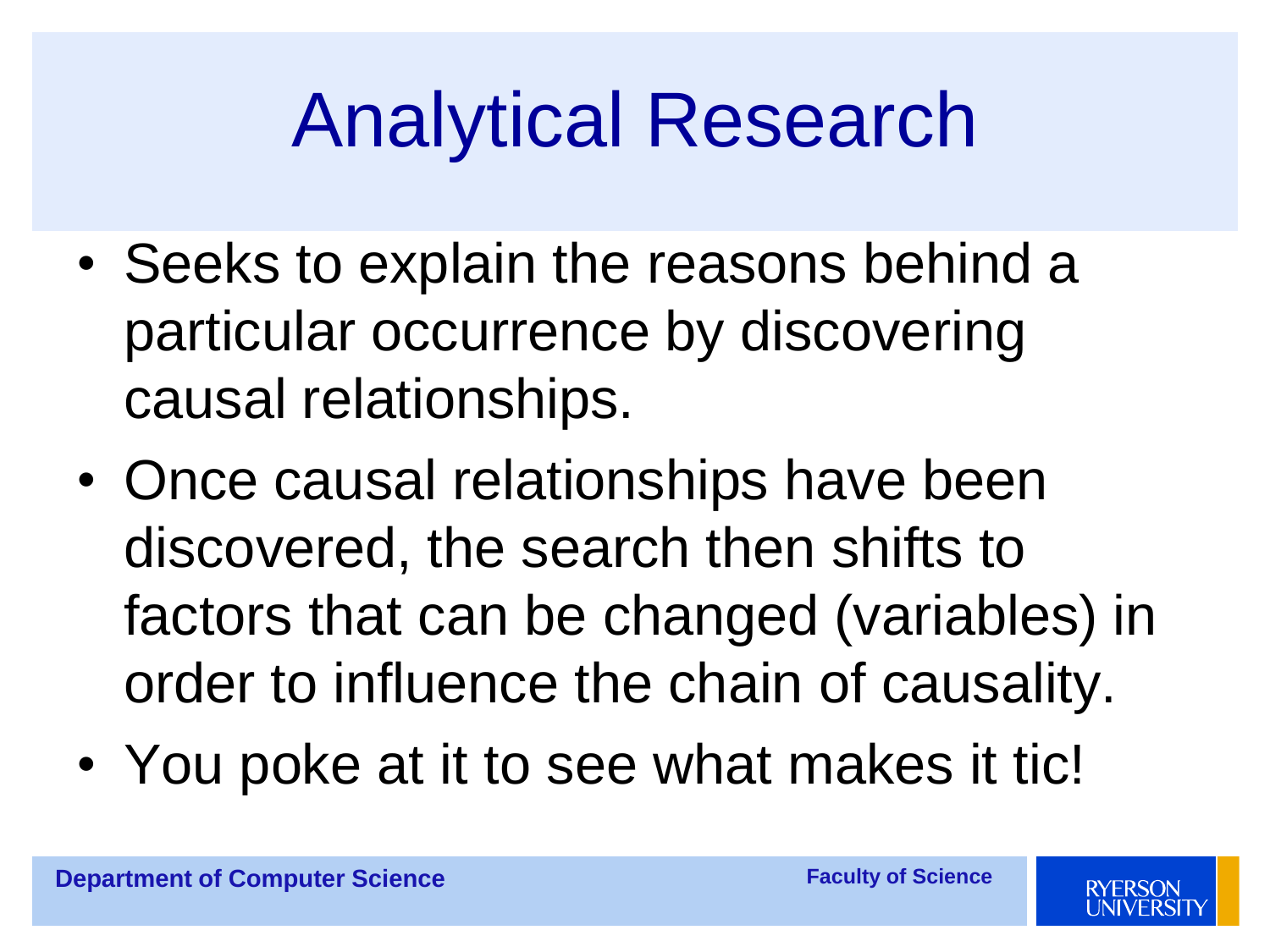#### This may not be easy



**Department of Computer Science <b>Faculty of Science Faculty of Science** 

LEADERS OF TOMORROW

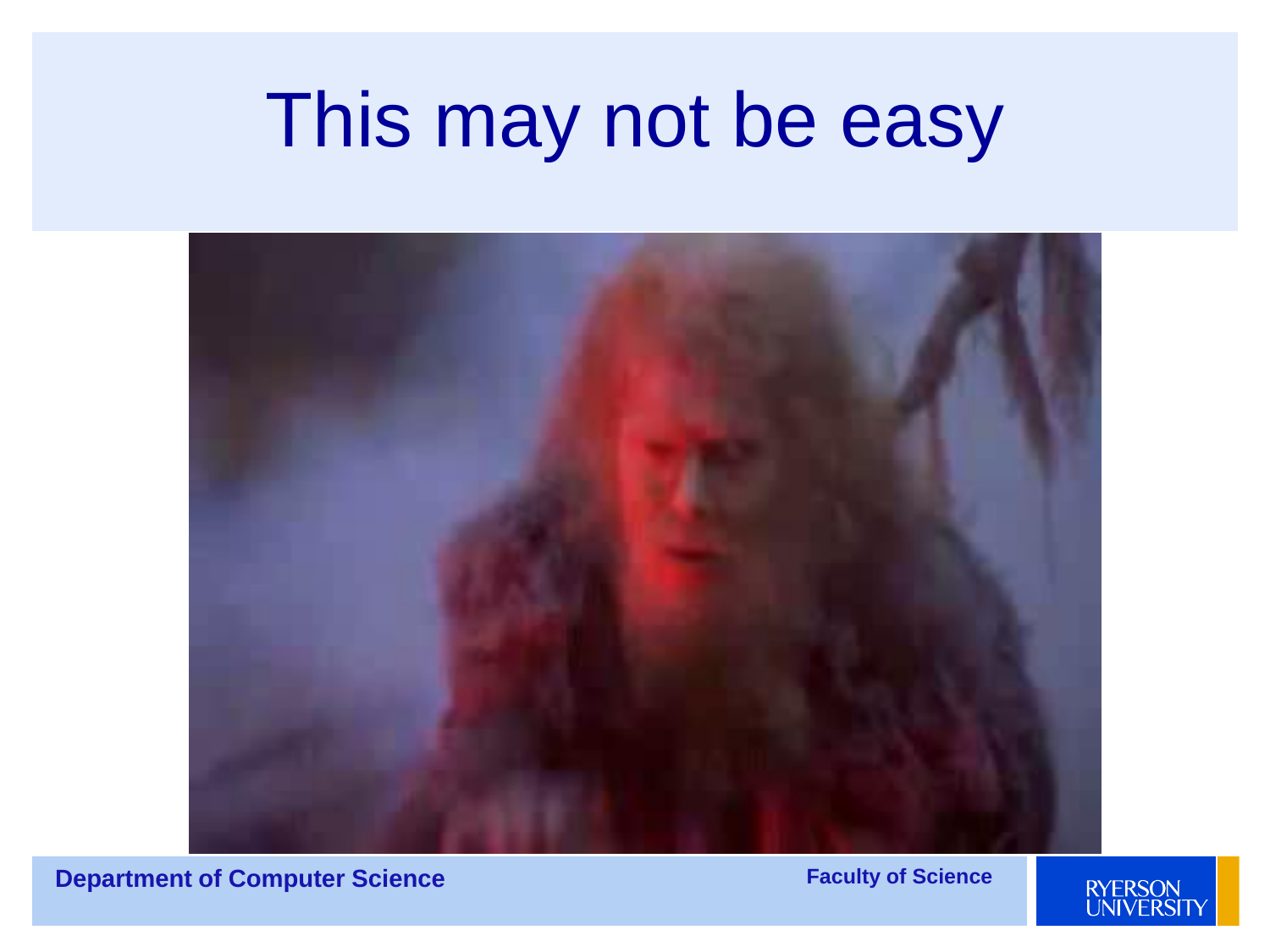#### Predictive Research

• Seeks to forecast the likelihood of particular phenomena occurring under the given circumstances.



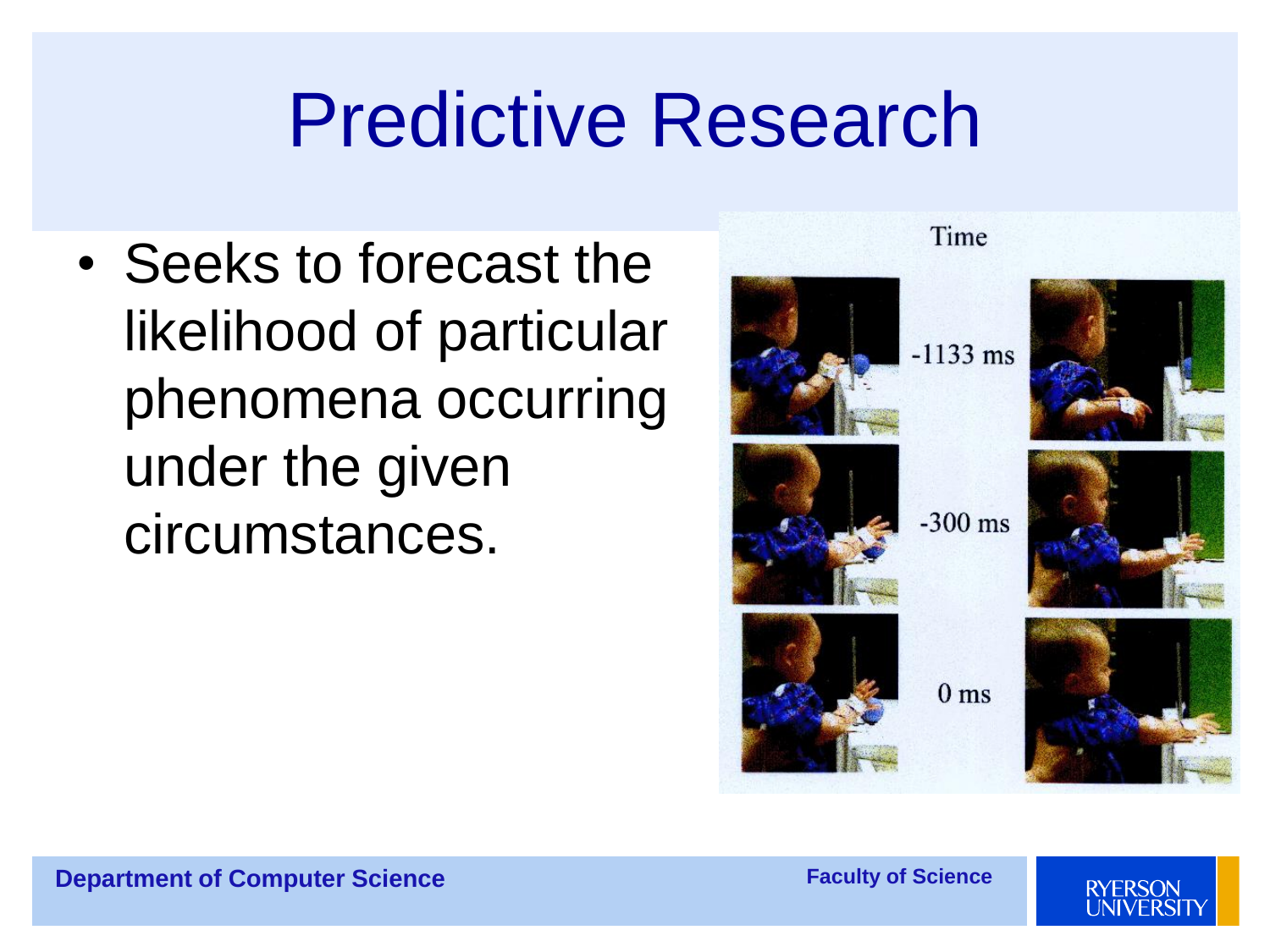#### Problem Solving Research

- A form of problem solving based on increasing knowledge through observation and reflection, then following this with a deliberate intervention intended to improve practice.
- You examine current practices and change them (not necessarily for the better)
- Mostly a Social Science format

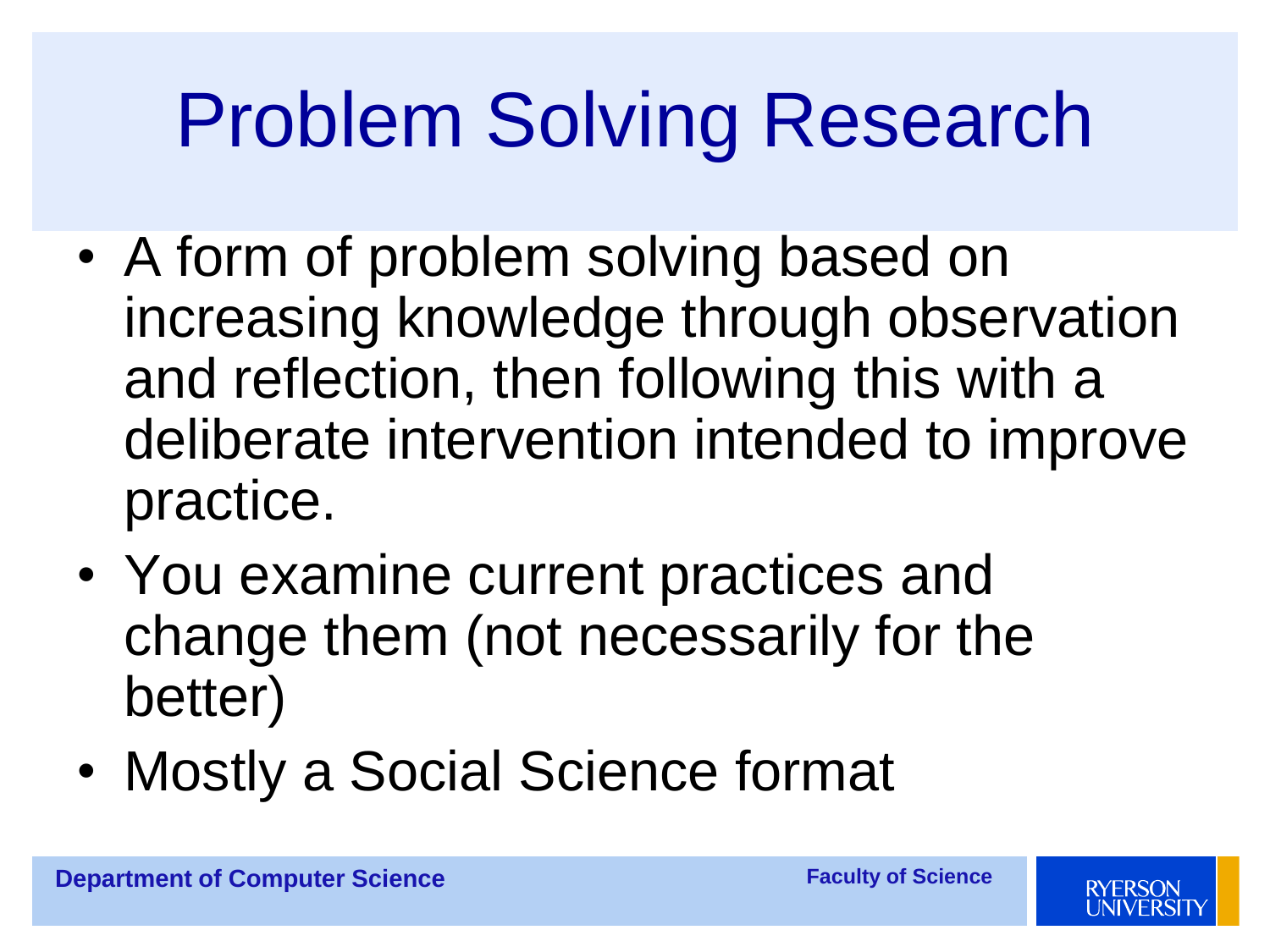# Computer Science Contribution to Research Methods

- Experimental Computer Science (ECS)
- ECS is the creation of, or the experimentation on HW/SW systems
	- Known as computational artifacts (CA).



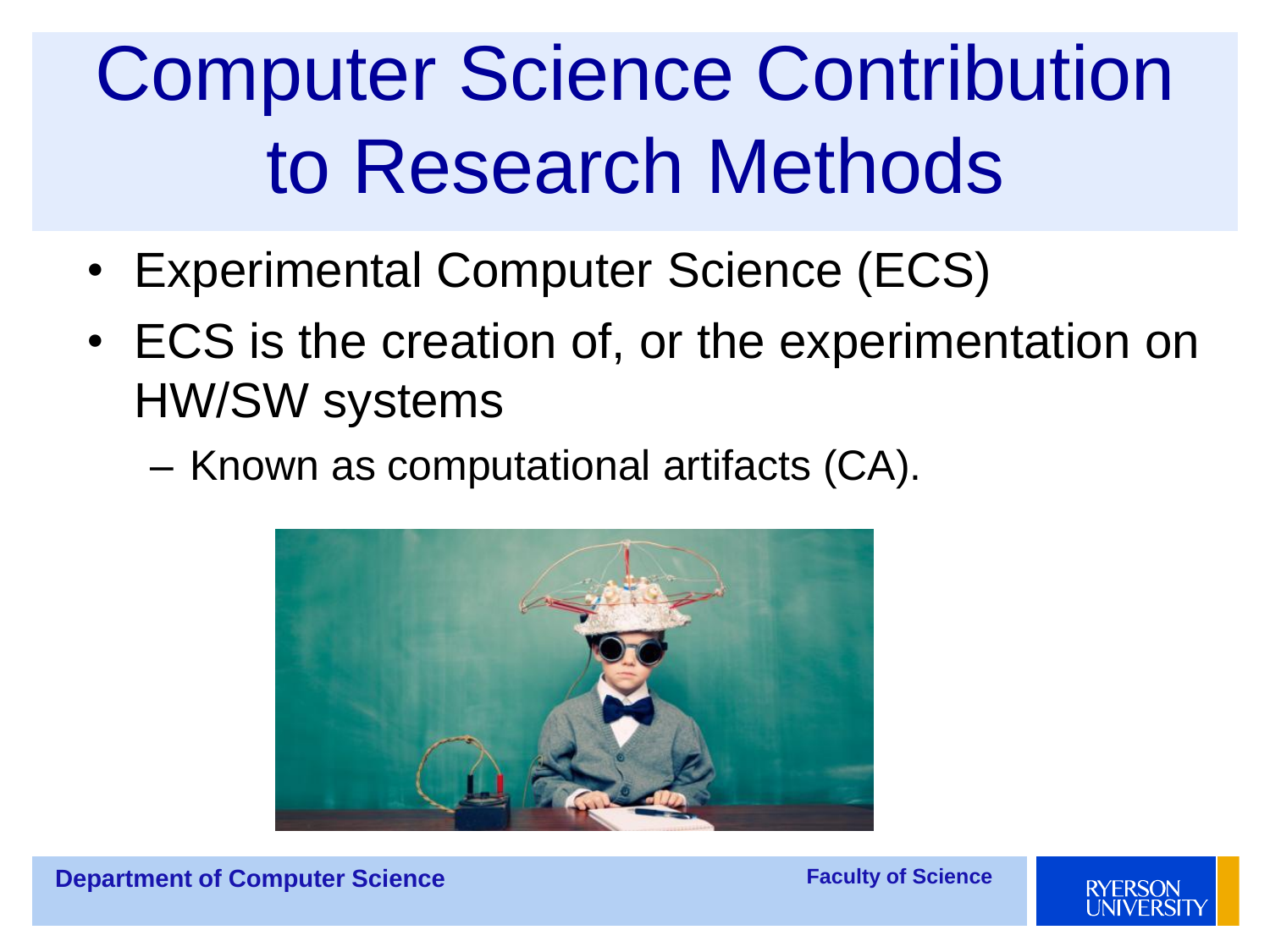#### Artifacts

- People-created things with
	- Meaning (the thing has a name and expectations)
	- Functionality (the thing does something)
	- Observability (the thing has an observable behaviour)
- Representative of
	- a class of similar things
	- Subject of a study
	- Apparatus for a study



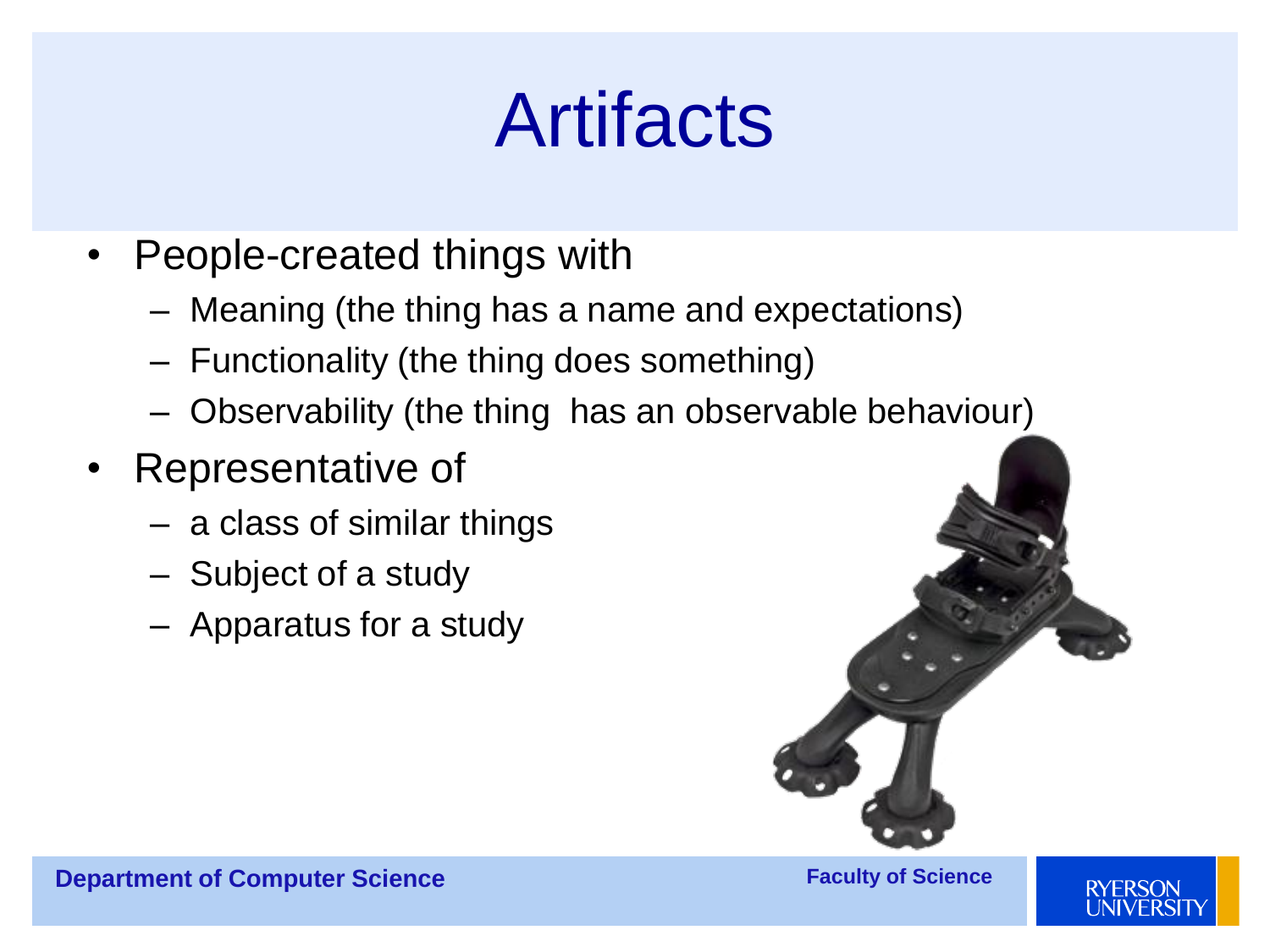### Example Computational Artifacts

- computers, phones, robots…
- compilers, editors, FB
- Programming languages, architectures, protocols, and methodologies (objectorientation, ...)
- Normally Complex
	- Hard to make
	- Dynamic behaviour

![](_page_23_Picture_7.jpeg)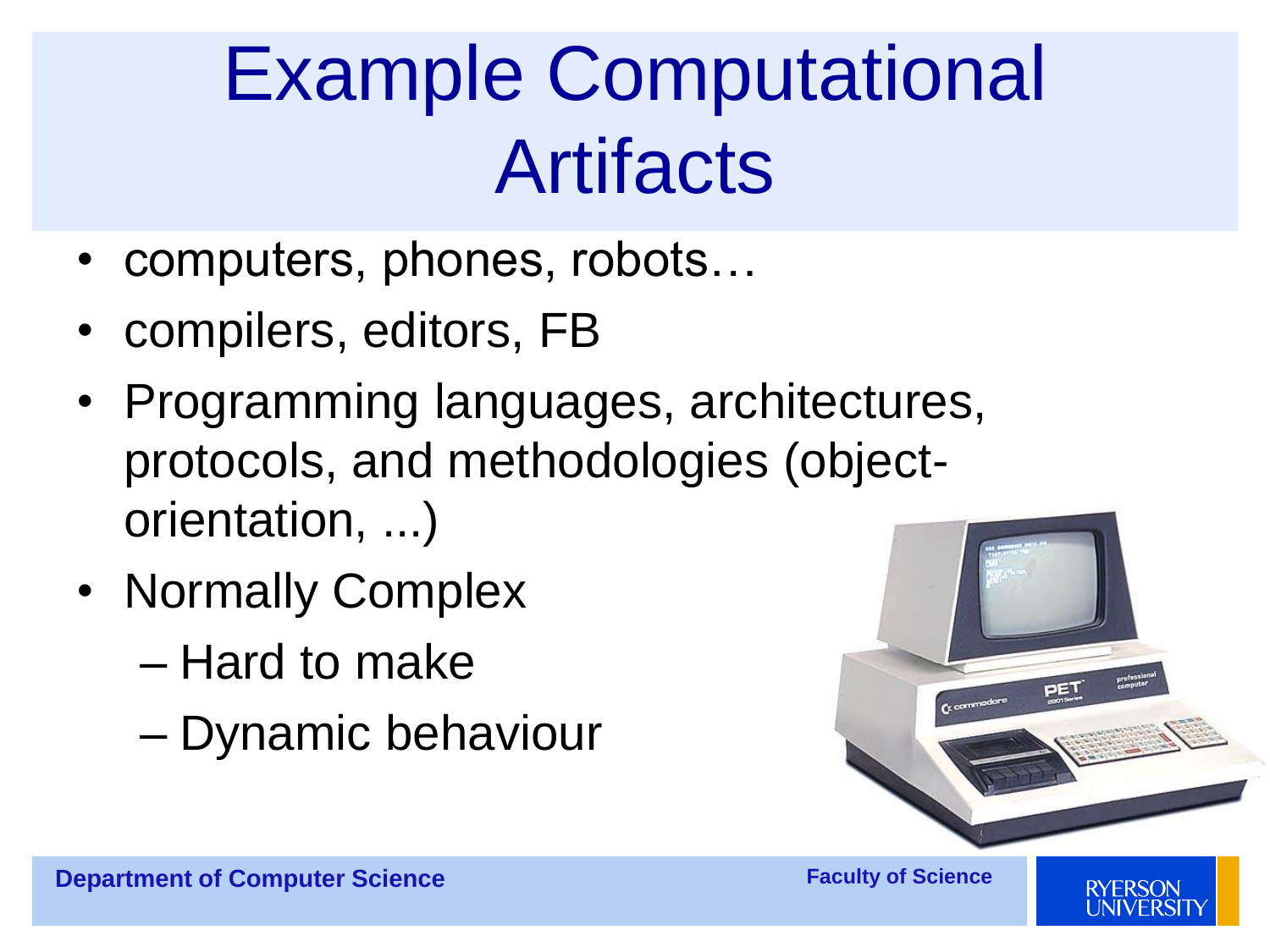#### What do we use CAs for?

- Measurement and Experimentation tool (quantitative results)
	- Example: implementation of algorithms
- Proof of concept
	- Example: "Cut, Copy, Paste" metaphors
- Proof of existence
	- Example: computer mouse

![](_page_24_Picture_9.jpeg)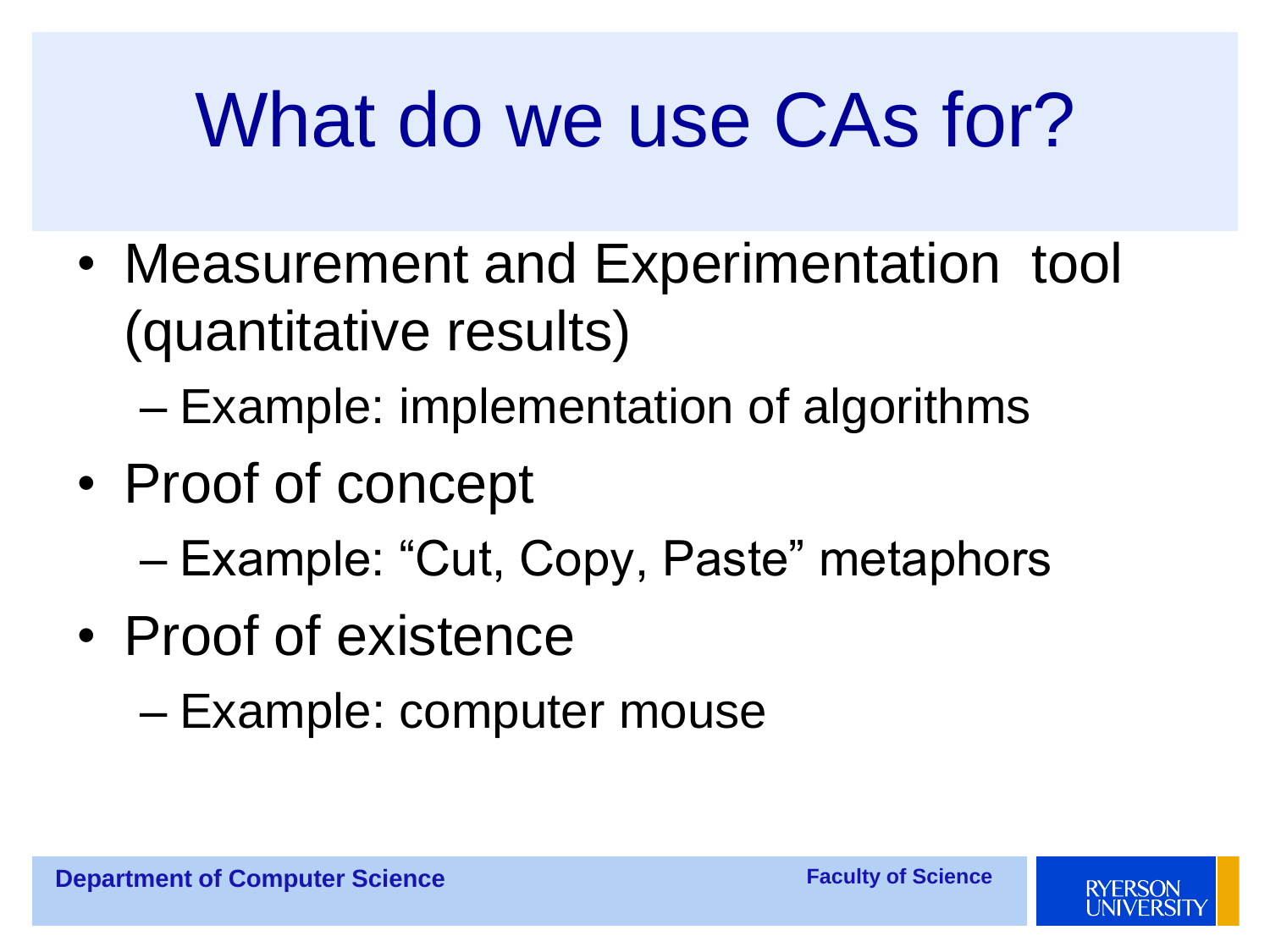# Our process (generally) is:

- Form a hypothesis
- Construct a model
- Make a prediction
- Design an experiment
- Collect data
- Analyze results with respect to prediction

![](_page_25_Picture_9.jpeg)